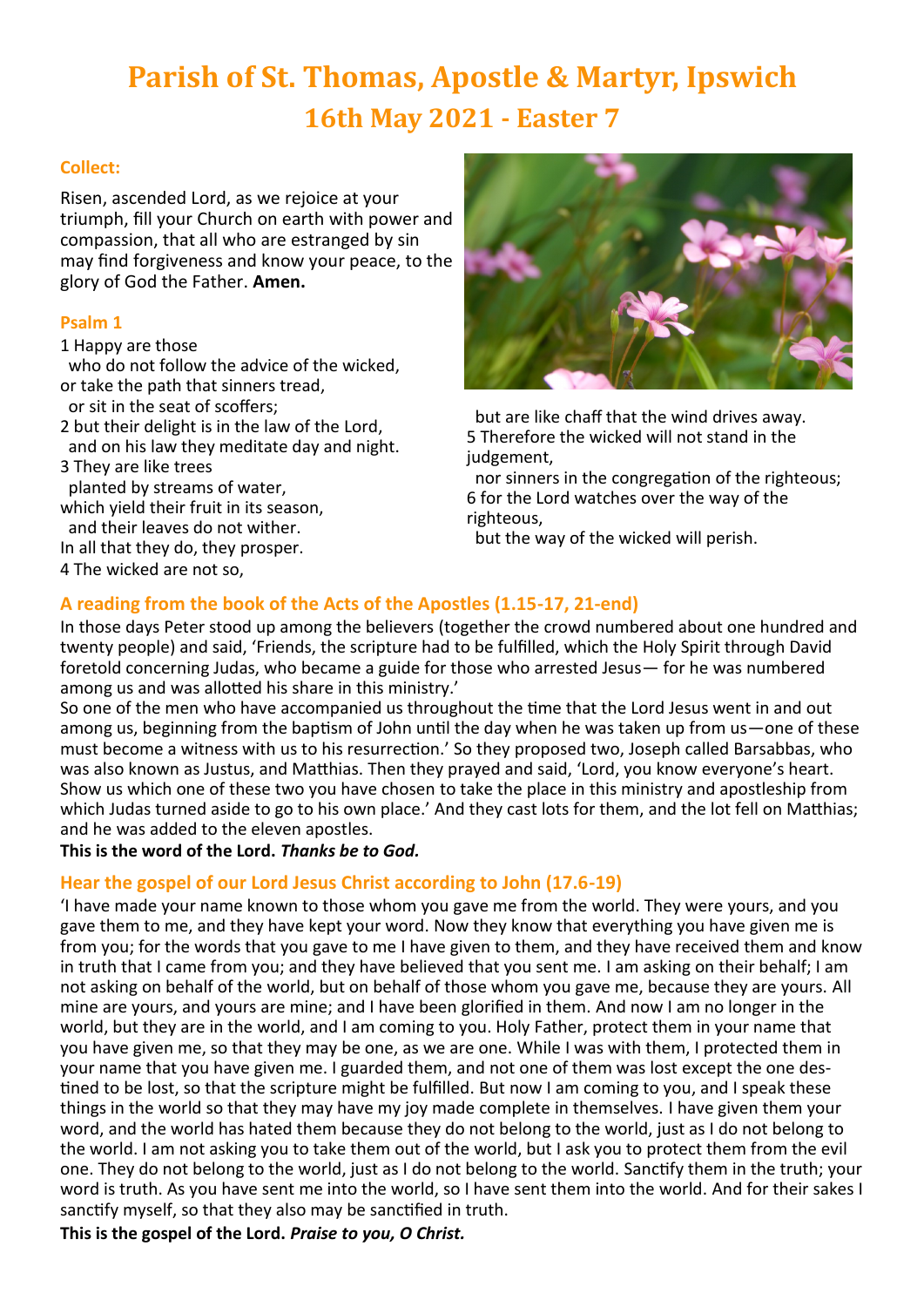## **Reflection:**

This morning's Gospel reading is from John 17. Although the set passage for this morning starts at verse 6, it is useful to first refer to verse 1. which starts "After Jesus had spoken these words, he looked up to heaven and said…." Although it does not specifically say, this gives the impression that he is praying aloud.

The words of Jesus in John 11 came into my mind, before He raised Lazarus to life: *"Jesus looked upwards and said, Father, I thank you for having heard me, I know that you always hear me, but I have said this for the sake of those standing here that they may believe that you sent me."* These words, and the nature of the praying words of Jesus in today's reading, makes me feel that Jesus, knowing that The Father always knows what is on his heart, meant the words of his prayer to be heard by others.

In verse 6 He prays about making the Father's name known to those that have been given to him by the Father. He says *"they were yours, and you gave them to me, and they have kept your word."* This is talking about words from Christ to his disciples, and because they have listened, the result of his words on them. They have kept God's word. Because they kept God's word and did not reject or ignore it, Verse 7 tells us about the disciples now knowing that everything is from The Father.

Verse 8 tells us about the words being given by the Father to Jesus, and Jesus giving them to his disciples, who in receiving them came to know in truth, the truth that Jesus came from the Father, and they believed that the Father has sent him. The Father calls each one of us in different ways. Through Jesus, He opens the door and invites us closer. We have the choice to move closer or move away. All who have chosen to move closer and seek more, however small their understanding or knowledge may be, will find that in seeking to come closer we will find that the closer we are, the more that we will come to know the truth.

Jesus asks the Father to protect us. Saying *"protect them in your name that you have given me, so that they may be one, as we are one. That they may have my joy made complete with themselves"* Jesus is talking about unity, with The Father and the Son, and also with each other.

He prays in v17. *"Sanctify them in your truth, your word is truth."* To be sanctified in truth, is best explained by the Words of Jesus in John 8.v 31-32. To the Jews who believed Him, Jesus said *"if you hold to my teaching you are really my disciples, Then you will know the truth, and the truth will set you free."*  Sanctification is said to refer to being set aside for Holiness or set apart to do God's will. And Jesus prays, *"as you have sent me into the world, so I have sent them and for their sakes I sanctify myself, so they may also be sanctified in truth."* By sanctifying himself, Jesus is setting himself apart to do God's will. Looking back to verse 9, we have Jesus saying *"I am asking on their behalf, I am not asking on behalf of the world, but on behalf of those you gave me, because they are yours."* Words for the disciples there at the time? Or for us present day followers?

Having started the beginning of my talk this morning with a verse that comes before the set reading, I am now going to move into the two verses that follow it. V20 - and 21. Although not included in this morning's scheduled reading it feels very important to include them here. They are full of promise and fill me with excitement and joy. You may have noticed that I have sometimes referred this morning to the followers of Jesus as "them", and sometimes as "us". And this is why. In these two passages Jesus says: *"I ask not only on behalf of these, but also on behalf of those who will believe in me through their word."* (He is talking about the written words that we have been hearing today.) He says *"that they may all be one. As you Father are in me and I am in you, may they also be in us, so that the world may believe that you have sent me."* 

Wow. Jesus was praying for us also. Praying that we also may be one with Jesus and the Father. And in that, saying that the prayers for being sanctified are also for us. Jesus had just spoken of the mission and the sanctification of his followers. He was confident that they would spread the Gospel, and he prayed for those who would believe as a result. All future believers are included in this prayer.

So how are we to "keep God's word"? By giving attention to what we already have heard, for example, to Love God and love one another, and seeking for deeper knowledge in prayerful listening or reading of the word, and praying for understanding of it.

So let us leave our gathering this morning with Joy in the knowledge of sanctification and the knowledge of being one with the Father and Son if we follow his teaching.

"Those that believe in me" - "That the world may believe". The unity of believers should have an effect on outsiders to convince them of the mission of Christ. *- Rev. Pat*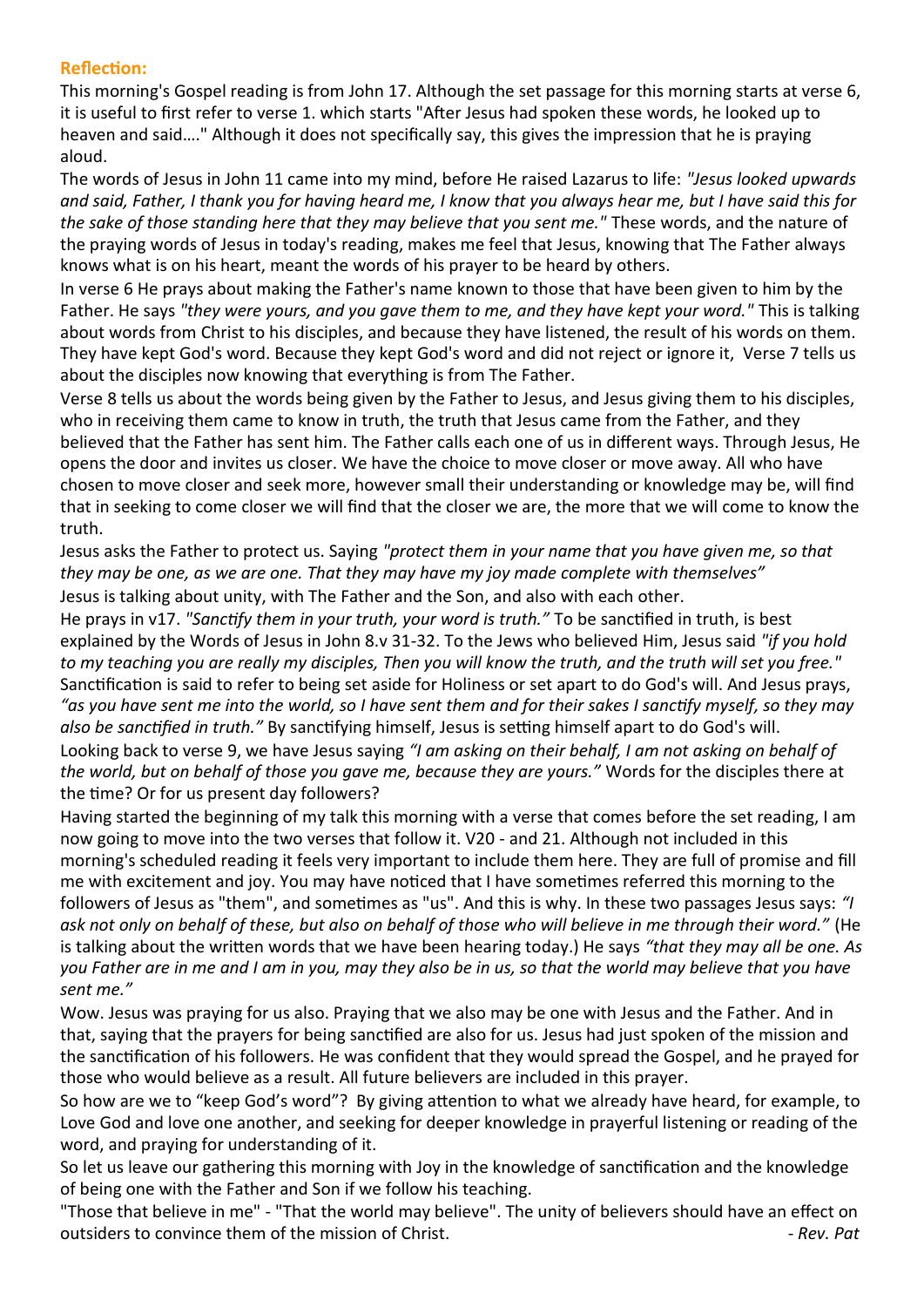**The Right Revd Martin Seeley, the Bishop of St Edmundsbury and Ipswich is delighted to announce that the next Priest in Charge of the benefice of St Thomas The Apostle and Martyr, Ipswich will be The Revd Rachel Revely, this is subject to the completion of legal formalities and it is hoped she will be licensed to her new post on Monday 2 August 2021 at 7.30pm.**

Rachel is presently Assistant Curate of the Cathedral Church of the Blessed Virgin Mary of Lincoln with an extended placement in the Benefice of Branston with Nocton and Potterhanworth in the Lincoln diocese.

Bishop Martin would like to thank the parish representatives and all those involved in the process of Rachel's appointment, and he assures you of his prayers. Please pray for Rachel as she prepares for her move.



"Hello everyone, I am thrilled to have been appointed as Priest in Charge of Thomas' and cannot wait to meet you all in August.

Meanwhile, you might like to know a bit about my background, I grew up in the North East of England, in Newcastle, where I also studied music at university. After graduating, I became a shop assistant then after that a singing teacher and a year 1 recorder teacher (not a job I recommend although it was not quite as bad as my next post of teaching year 3 violin). Whilst teaching music in schools, I was also a community choir leader in Edinburgh where I worked in a respite centre for people with HIV and Hepatitis C.

Not a Christian from birth, I fell into church rather accidentally through music and found my faith whilst singing in a choir and leading a worship band. Overtime, my sense of vocation and call to ordained ministry started to grow, so I then became a school chaplain and a pastoral assistant for a group of churches in Scunthorpe, a steel industry town in North Lincolnshire. It was a wonderful year where I learnt a lot about church life. Having been accepted for training, I studied for 3 years at Westcott House, Cambridge and was ordained in 2018. For the last three years, I have served as curate at Lincoln Cathedral and then also in my final year in three villages just south of the city. My academic interests include the intersection of popular culture and the church, the study of mission and liberation theologies.

My hobbies are spending time with friends, playing Dungeons and Dragons, playing board games although I have been banned from monopoly because 'apparently' I take it too seriously. I have a hearty interest in drinking tea and an extensive collection of colourful shoes!

I am looking forward to moving to Ipswich and getting to know you all."

Revd Rachel Revely